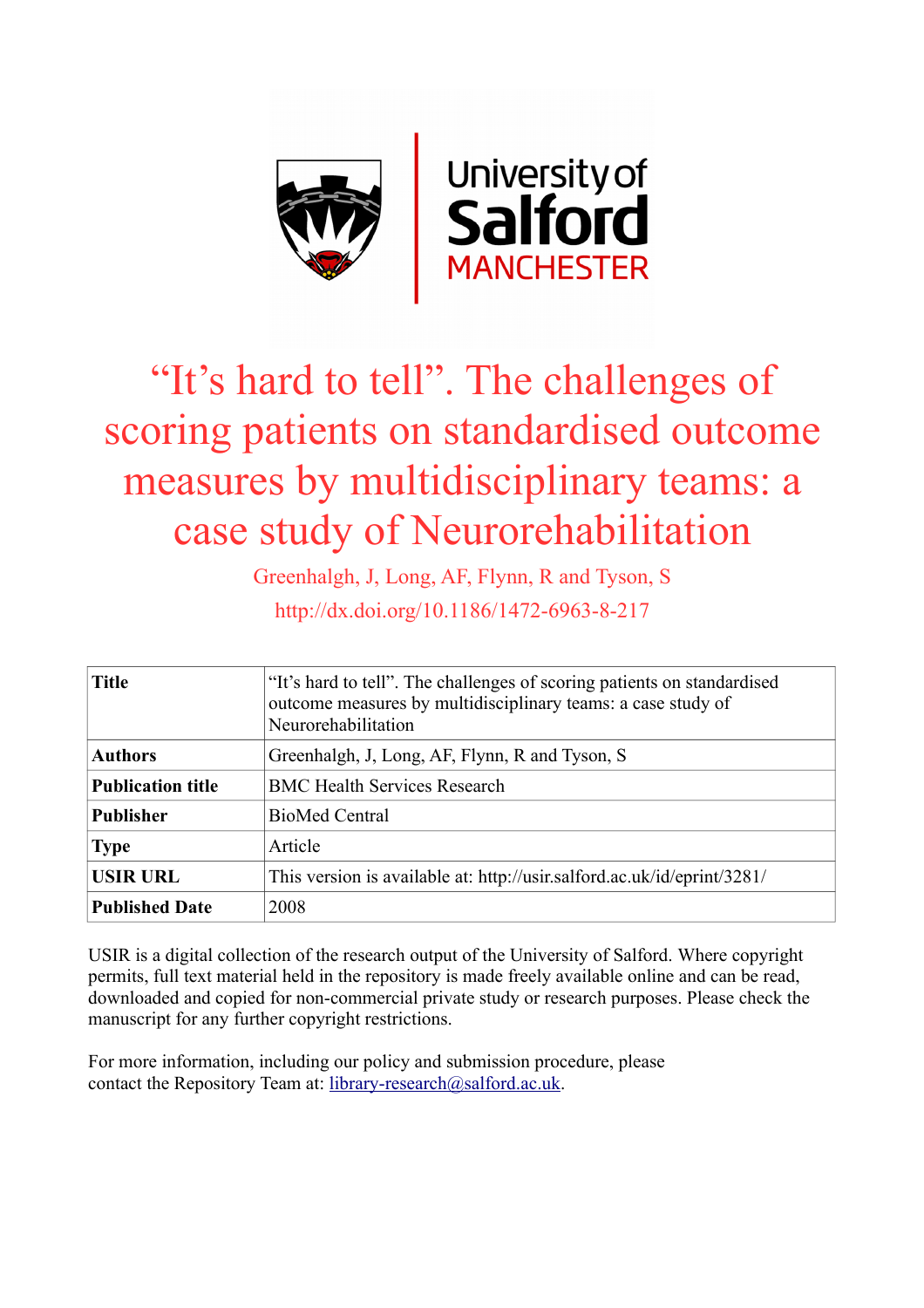### Research article **[Open Access](http://www.biomedcentral.com/info/about/charter/)**

## **"It's hard to tell": The challenges of scoring patients on standardised outcome measures by multidisciplinary teams: a case study of neurorehabilitation**

J Greenhalgh\*1, AF Long1, R Flynn2 and S Tyson3

Address: 1School of Healthcare, University of Leeds, Baines Wing, Woodhouse Lane, Leeds, LS2 9JT, UK, 2Institute of Social, Cultural and Policy Research, University of Salford, Humphrey Booth House, Salford, M5 4WT, UK and 3Centre for Rehabilitation and Human Performance Research, University of Salford, Mary Seacole Building, Salford, UK

Email: J Greenhalgh\* - j.greenhalgh@leeds.ac.uk; AF Long - a.f.long@leeds.ac.uk; R Flynn - r.f.ynn@salford.ac.uk; S Tyson - s.tyson@salford.ac.uk

\* Corresponding author

Published: 22 October 2008

*BMC Health Services Research* 2008, **8**:217 doi:10.1186/1472-6963-8-217

[This article is available from: http://www.biomedcentral.com/1472-6963/8/217](http://www.biomedcentral.com/1472-6963/8/217)

© 2008 Greenhalgh et al; licensee BioMed Central Ltd.

This is an Open Access article distributed under the terms of the Creative Commons Attribution License [\(http://creativecommons.org/licenses/by/2.0\)](http://creativecommons.org/licenses/by/2.0), which permits unrestricted use, distribution, and reproduction in any medium, provided the original work is properly cited.

Received: 7 July 2008 Accepted: 22 October 2008

#### **Abstract**

**Background:** Interest is increasing in the application of standardised outcome measures in clinical practice. Measures designed for use in research may not be sufficiently precise to be used in monitoring individual patients. However, little is known about how clinicians and in particular, multidisciplinary teams, score patients using these measures. This paper explores the challenges faced by multidisciplinary teams in allocating scores on standardised outcome measures in clinical practice.

**Methods:** Qualitative case study of an inpatient neurorehabilitation team who routinely collected standardised outcome measures on their patients. Data were collected using non participant observation, fieldnotes and tape recordings of 16 multidisciplinary team meetings during which the measures were recited and scored. Eleven clinicians from a range of different professions were also interviewed. Data were analysed used grounded theory techniques.

**Results:** We identified a number of instances where scoring the patient was 'problematic'. In 'problematic' scoring, the scores were uncertain and subject to revision and adjustment. They sometimes required negotiation to agree on a shared understanding of concepts to be measured and the guidelines for scoring. Several factors gave rise to this problematic scoring. Team members' knowledge about patients' problems changed over time so that initial scores had to be revised or dismissed, creating an impression of deterioration when none had occurred. Patients had complex problems which could not easily be distinguished from each other and patients themselves varied in their ability to perform tasks over time and across different settings. Team members from different professions worked with patients in different ways and had different perspectives on patients' problems. This was particularly an issue in the scoring of concepts such as anxiety, depression, orientation, social integration and cognitive problems.

**Conclusion:** From a psychometric perspective these problems would raise questions about the validity, reliability and responsiveness of the scores. However, from a clinical perspective, such characteristics are an inherent part of clinical judgement and reasoning. It is important to highlight the challenges faced by multidisciplinary teams in scoring patients on standardised outcome measures but it would be unwarranted to conclude that such challenges imply that these measures should not be used in clinical practice for decision making about individual patients. However, our findings do raise some concerns about the use of such measures for performance management.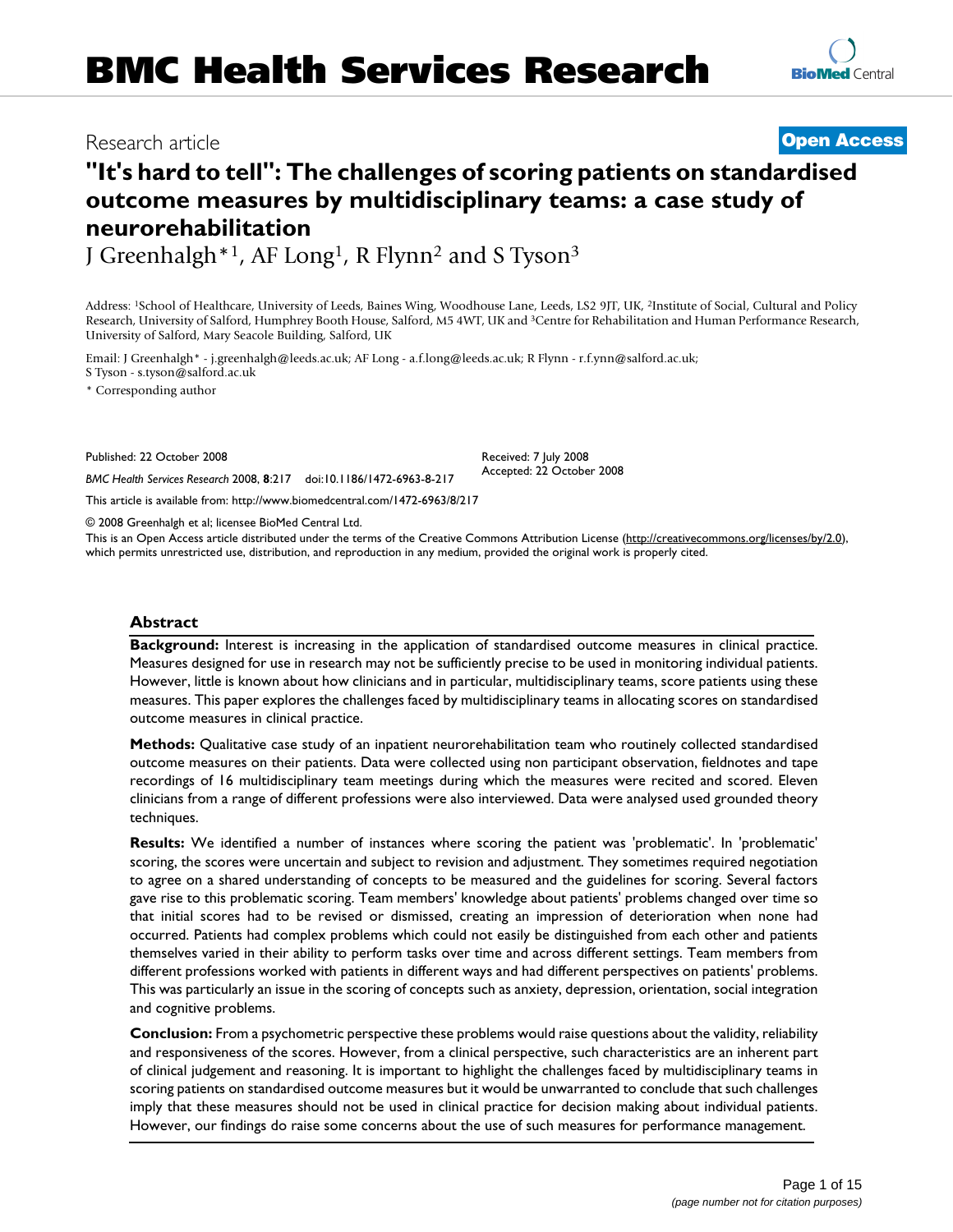#### **Background**

#### *The rise of outcome measurement in clinical practice*

Since the 1970's, healthcare policy across Europe and the US has involved a move towards evidence based practice [1,2]. A key component of these policy shifts has been a focus away from the measurement of the structure and process of care, towards an assessment of outcome as indicator of the effectiveness or quality of care [3,4]. Alongside this, and in part driven by this focus on outcome, there has been an exponential growth in the development of a large range of standardised outcome measures [5,6]. These measures are designed to be completed by either practitioners or by patients in order to measure constructs such as impairment, functioning, participation, health status and health related quality of life. These measures are most commonly used in clinical trials of the effectiveness of care and treatment [7,8]. Recently, their use in clinical practice has also been advocated [9-11]. Such data are argued to have a role in facilitating decision making about individual patients [12], enabling clinicians to identify whether their treatments are working [13] and, at an aggregated level, to facilitate comparisons of the effectiveness between different treatments, services and institutions [14-16].

The literature on standardised outcome measures is dominated by quantitative statistical assessments of their psychometric properties, namely, validity, reliability and responsiveness to change [17]. Measures must meet these criteria in order to reassure both practitioners and the research community that standardised outcome measures yield accurate, trustworthy information. Such evidence also forms the basis on which instruments are deemed appropriate for use in research [18] and clinical practice [19]. The evidence to support the psychometric properties of standardised outcome measures is often obtained from research studies, rather than the 'messiness' of real life clinical practice. Furthermore, most instruments were designed for use in research settings, rather than clinical practice. As such, some have argued that research based measures lack the precision required for monitoring individual patients in clinical practice [7]. Others question whether clinicians, who have a stake in the outcome of the intervention, are in a position to assess such outcomes objectively [20].

This raises questions about how clinicians, particularly those working in multidisciplinary teams, apply clinician rated measures within clinical practice and the extent to which real life clinical practice reflects how the measures are assessed within psychometric studies or used in research contexts. Such teams are the norm in the care of patients with chronic diseases and the use of standardised outcome measures has been proposed as one means of facilitating communication within these teams and of improving outcomes for patients [21,22]. In this paper, we consider two challenges of using outcome measures in clinical practice by multidisciplinary teams. The first relates to the reality of using standardised outcome measures in the clinical context and the second concerns the process of achieving a shared understanding of scoring guidelines amongst clinicians from different professional backgrounds when working with patients with severe and multiple complex problems.

#### *Psychometrics: research vs clinical practice*

Standardised outcome measures themselves usually consist of a number of different items assessing different aspects of the patient's functioning. This assumes that a patient's problems can be divided up into different domains and each domain rated separately and independently of another. However, in clinical practice, patients often have multiple problems which may be difficult to separate out and may influence each other [23].

In studies evaluating inter-rater reliability, clinicians are trained in the use of the scoring guidelines and time is set aside for them to assess the patient in a specific setting and then to rate them on the measure. In research studies, ratings are often undertaken by a single independent observer who is not directly involved in providing the patient's care. Thus, the degree of familiarity that raters have with patients is similar both between raters and across patients and all raters rate the patient in the same setting. This may not be the case in clinical practice, where the social organisation of work across different professions leads to these practitioners working in different ways and in different settings with patients, which, in turn, provides them with a different knowledge base about that patient [24,25]. Thus it is possible that different members of staff may have equally valid but different judgements about the patient's functioning and the knowledge to score the measure may be distributed across different clinicians. In research settings, raters with different opinions are treated as sources of error. However, in clinical practice, differences of opinion must be resolved and distributed knowledge brought together, but we know little about how this is achieved.

In evaluations of test re-test reliability, raters assess the patient on two occasions, separated by an interval long enough such that raters are not influenced by their original ratings but short enough to ensure that the patient's functioning has not changed. In studies evaluating treatment effectiveness, independent observers rarely meet patients in between ratings and do not work directly with them. Thus, the rater's familiarity with the patient does not change across the two occasions. However, in clinical practice, as clinicians develop a working relationship with patients over time, their understanding of the patient's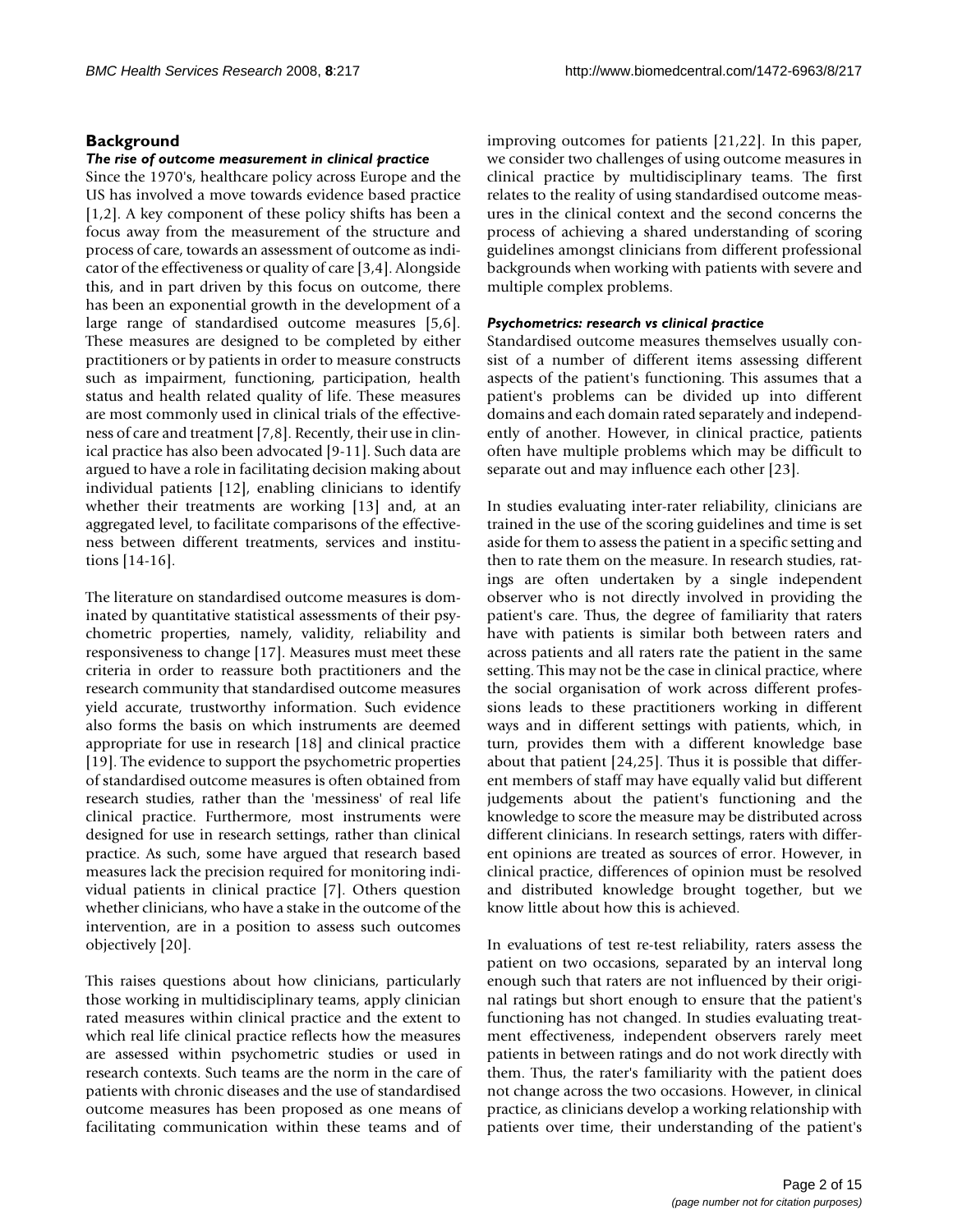problems may change. Judgements made in the early stages of this relationship may thus be subject to revision and adjustment. From a psychometric standpoint, such adjustments would again be considered as sources of error and jeopardise an instrument's responsiveness to change. In the context of clinical practice, such adjustments are a necessary and integral part of clinical judgement [26].

#### *Standardisation and subjective interpretation*

One of the much cited advantages of outcome measures is their standardised nature. Since all respondents are asked the same questions or rated using the same criteria and their answers calibrated using the same metric, this, it is argued, ensures that the resulting scores can be compared across groups or individuals or within groups or individuals over time. However, despite care in the development of measures, there is much debate about whether standardised questions and response options necessarily lead to raters or respondents interpreting them in the same way [23,27]. A small number of qualitative studies have revealed problems with the subjective interpretation of standardised health measures that would call into question their validity and reliability, despite quantitative evidence to support these properties [23,27-31].

Clear scoring guidelines and training of raters aim to ensure standardisation in their interpretation and application [32]. However, such guidelines are not always sufficient to resolve disputes over score allocation amongst a team of clinicians [33]. Practitioners from different professions may work on the basis of different models of health and illness in making judgements about patients [34,35], which are the very concepts addressed by standardised outcome measures. Thus, practitioners may differ in their interpretation of the concepts addressed within the standardised measure and the guidelines to score them. This raises questions about how multidisciplinary teams accomplish a shared meaning in the concepts addressed by standardised outcome measures when applying standardised outcome measures in practice.

In this paper, we explore how a multidisciplinary team of clinicians achieved the task of allocating scores to patients using a series of standardised outcome measures. We aim to examine the challenges they faced in accomplishing this task.

#### **Methods** *Setting*

This paper is based on field work from an ESRC funded study that used neurorehabilitation as a case study to explore how, and to what extent, multidisciplinary teams used standardised outcome measures in clinical decision making. To preserve anonymity, we have changed the names of the unit, patients, staff and locations mentioned

throughout the paper. Around 85% of neurorehabilitation teams in the UK collect at least one standardised outcome measure as part of routine patient care [36]. These teams include clinicians from a range of professional backgrounds, including medical, nursing, physiotherapy, occupational therapy, social work and neuropsychology who work using different models of health and illness. As such, they provide a valuable context in which to explore how different professional groups make sense of and apply standardised outcome measures to their patients.

We purposively selected one in-patient neurorehabilitation team based at the Churchtown Centre who routinely collected a number of standardised outcome measures to take part in this study. The 19 bed unit was at a satellite site of a large NHS teaching hospital and provided inpatient neurorehabilitation for patients aged between 16 and 65. Access to the Churchtown Centre was initially discussed with the lead consultants and then approved by the whole team. We obtained University and NHS ethical approval and all members of staff gave written informed consent to take part.

#### *Data collection*

Data were collected by one member of the research team (JG) using non-participant observation and semi-structured interviews [37]. Our data collection was focused on the regular MDT meetings in which the standardised outcome measures were recited and scored by the team. Two MDT meetings lasting one-and-a-half hours were held each week and each was led by one of two Consultants. A total of 16 MDT meetings were attended and observed, and 14 of these meetings were fully audio-taped and transcribed. The recordings for two meetings were not transcribed because they were inaudible; one meeting was held in a different room with team members sat some distance from each other and the microphone was not able to detect all the voices. In the other instance the batteries failed in the microphone.

During the fieldwork, 39 patients were considered by the team. Towards the end of the field work, we interviewed at least one clinician from each of the professional groups in the team, including the two consultants  $(n = 11)$ . These interviews were audio-taped and transcribed. Field notes were taken throughout data collection and distributed amongst the research team for ongoing analysis. A memo was kept to record analytical insights and any possible changes to usual team behaviour as a result of JG's presence within MDT meetings. These changes were explored by noting down instances when team members commented on JG's presence or the presence of the tape recorder at the meeting or spoke directly to JG to ask questions or explain or justify anything that had been said. Our analysis suggested that the team's explicit awareness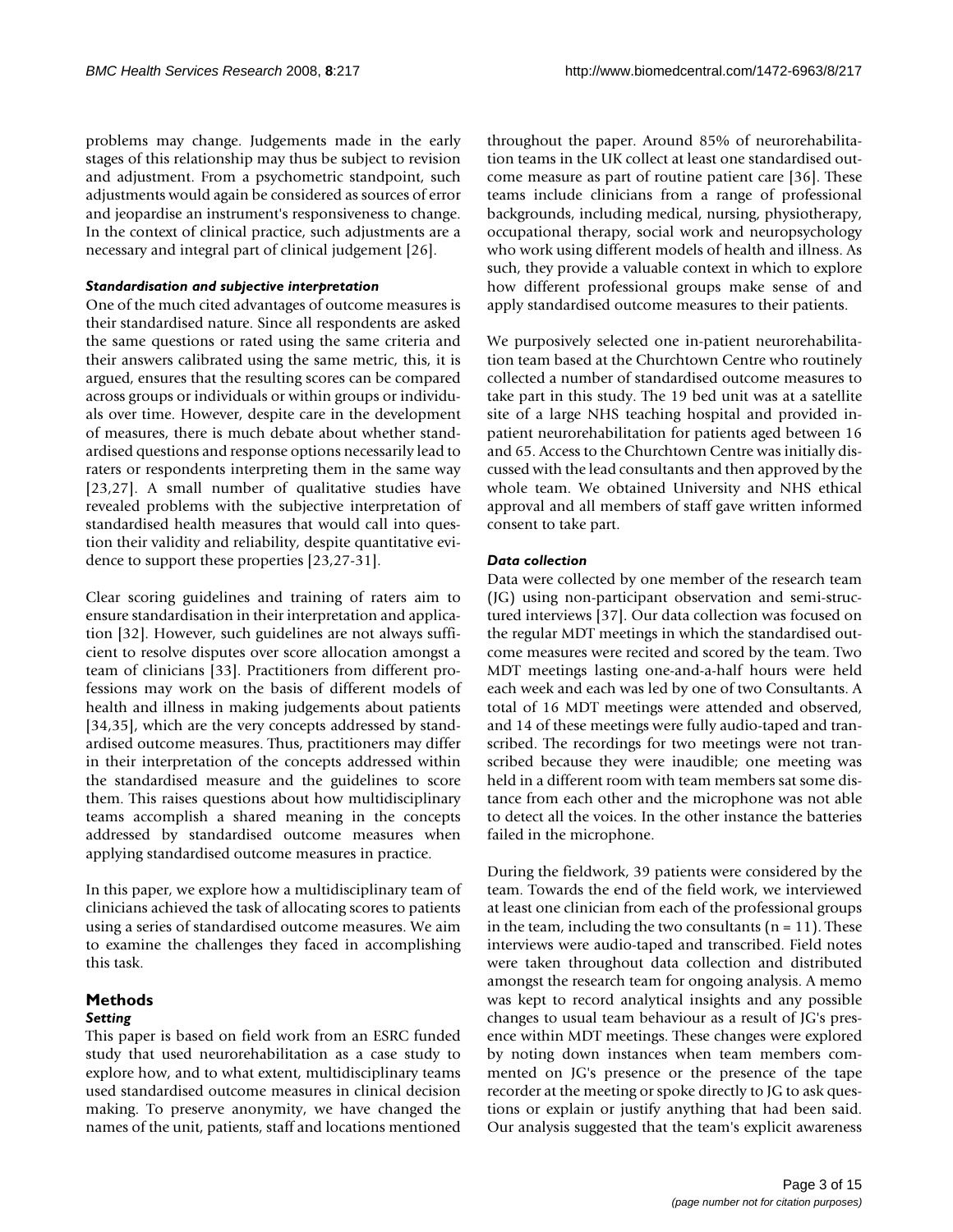of JG's presence during meetings was greatest in the first three meetings but this awareness did not appear to lead to any editing or curtailing of discussions.

#### *Analysis*

Qualitative data analysis was iterative and ongoing throughout the study using the techniques of grounded theory [38,39] and was aided by QSR Nvivo v2.0. Emerging themes were discussed and refined through regular meetings amongst the research team.

Based on repeated readings of the field notes, memos and transcripts of MDT meetings we initially developed broad open codes to describe how the process of 'scoring' was organised amongst the team. Three important properties of 'scoring' that emerged from this analysis related to the certainty or uncertainty about the score, disagreements amongst the team about the score, and ways of resolving uncertainty and disagreements, either individually or through group discussion. Combining these themes through axial coding led to us to conceptualise the process of scoring as taking on two overall forms, which we termed 'unproblematic' and 'problematic'.

Alongside this we analysed the interview data to identify the challenges or difficulties clinicians experienced in the process of scoring and the factors that influenced these. We then integrated the themes that emerged from the MDT meetings and interviews using selective coding to explain why the different types of scoring occurred. This involved (1) looking at the scores themselves to identify which items were more likely to be questioned, give rise to uncertainty or require a group discussion to agree on a score and which were not and (2) exploring when the two forms of scoring occurred within the MDT meetings depending on the contextual factors identified within the interviews. We also explored what was being disputed when discussion was necessary in the process of allocating scores to patients. In doing so we show how the production of the scores was organised and highlighted some of the challenges the team faced in producing them.

#### **Results**

#### *Context*

In order to place our analyses in context, some background information is provided about the structure of the MDT meetings and the team's use of outcome measures. The MDT meetings were usually led by one of two consultants and were also attended by a registrar and/or senior house officer (SHO), who were present throughout the meeting. During the study two different SHOs were on rotation in the unit. At each meeting, six or seven patients were discussed and each was allocated a 15 minute timeslot. While there were almost always representatives from the nursing, occupational therapy and physiotherapy staff, the individuals in attendance changed for each patient, depending on which member of the therapy staff was taking the lead on that person's care, or which nurses were working in the bay in which the patient was staying. Other staff attended either when a patient with whom they were working with was to be discussed (the speech therapist and the clinical neuropsychologist) or when their workload allowed (family liaison health visitor). Three social workers were attached to the team and attended meetings when discharge arrangements were being finalised.

The analysis on which this paper is based focused on the measures that were recited and sometimes actually 'scored' within the MDT meetings themselves. This 'shared scoring' usually occurred at the beginning of the discussion for each patient. The standardised measures assessed a range of concepts across the WHO International Classification of functioning, disability and health (ICF) and included psychometrically assessed measures namely, the Barthel Index [32,40], the Northwick Park Dependency Score (NPDS) [41], the Leeds Handicap Scale [42] and the Waterlow Score [43]. They also included a set of 'homegrown' single item scores that had not been psychometrically assessed but nonetheless required team members to agree which category the patient fell into. These measured problems that both reflected the patient's progress in rehabilitation but were also indicators of potential barriers to progress such as memory, concentration, confusion, motivation, anxiety and depression. Table 1 provides a summary of the measures used. As the clarity or otherwise of the Barthel Index is discussed extensively within this paper, a more detailed description of three examples of items from the version used by team [44] is provided in Table 2.

It is important to note here that, although such measures are often termed 'outcome measures', team members rarely used them as such within MDT meetings. That is, they did not, at least explicitly, refer to the measures as providing evidence that rehabilitation was 'working' or used the measures judge the effectiveness of rehabilitation within the MDT meetings themselves. Instead, the team used to measures as 'tools' to predict likely progress at the outset of rehabilitation, monitor progress during rehabilitation and highlight the potential need for support at discharge. Within Kirshner and Guyatt's [45] framework of health indices, the measures were used by the team as both 'predictive' and 'evaluative' indexes. For such purposes, it is important that the measures have both adequate inter-observer reliability and test-retest reliability but are also able to detect real change when it occurs. In addition to its use in the MDT meetings, data from the NPDS was also being collected at the time of the fieldwork to provide the local Primary Care Trust (PCT) with evi-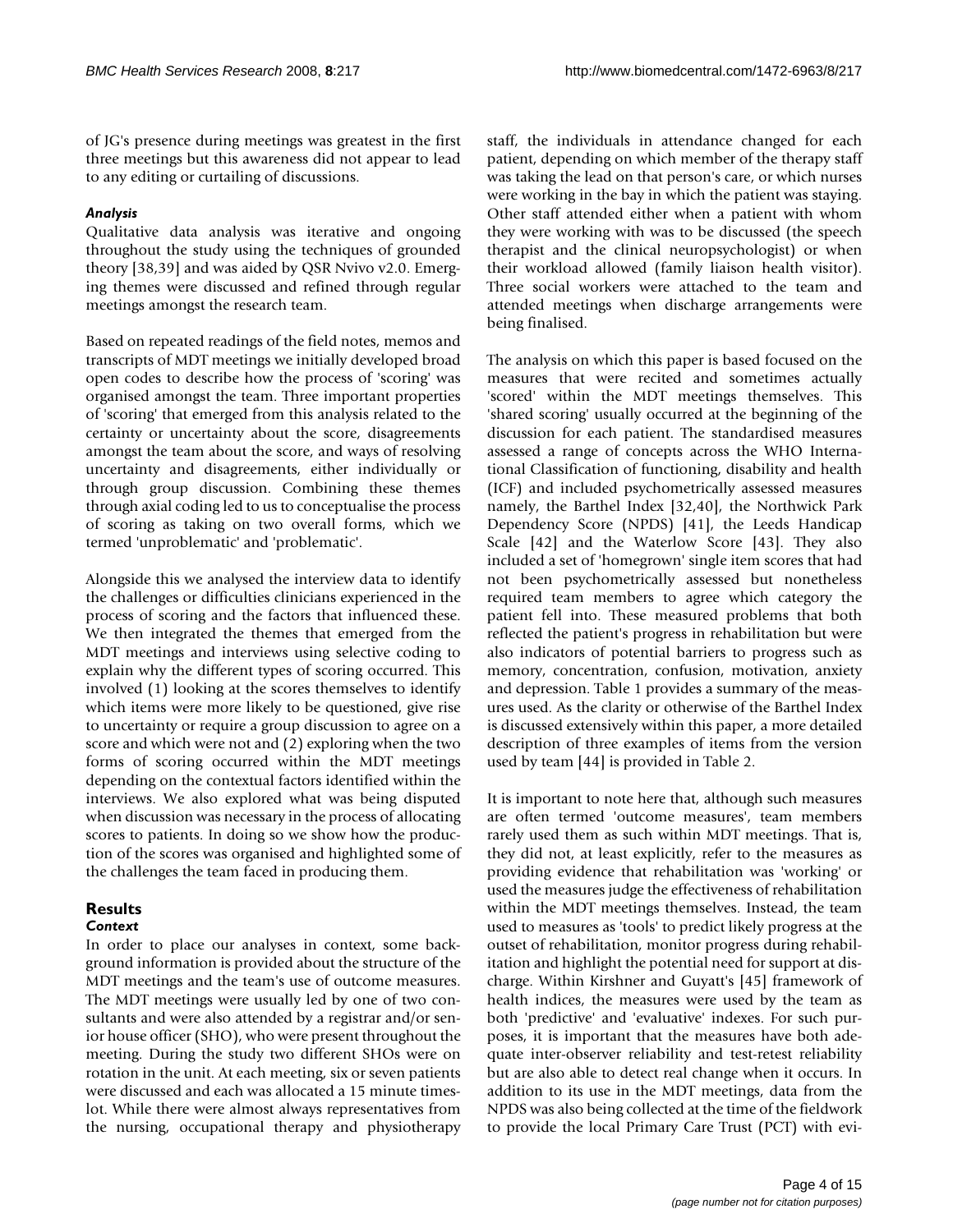| Name                                   | Content                                                                                                                                                                                                                                                                                                                                                                                                                                                                                                                                                                                                                                                                                                | Scoring                                                                                                                                                                                                                                                                                                                                                                                                                                                                                                                                                                                                                                                                                                                                                               |
|----------------------------------------|--------------------------------------------------------------------------------------------------------------------------------------------------------------------------------------------------------------------------------------------------------------------------------------------------------------------------------------------------------------------------------------------------------------------------------------------------------------------------------------------------------------------------------------------------------------------------------------------------------------------------------------------------------------------------------------------------------|-----------------------------------------------------------------------------------------------------------------------------------------------------------------------------------------------------------------------------------------------------------------------------------------------------------------------------------------------------------------------------------------------------------------------------------------------------------------------------------------------------------------------------------------------------------------------------------------------------------------------------------------------------------------------------------------------------------------------------------------------------------------------|
| <b>Barthel Index</b>                   | Measure of activities of daily living. The<br>Churchtown centre used the modified Barthel<br>Index [44]. Contains ten items measuring:<br>personal hygiene, bathing, feeding, toileting, stair<br>climbing, dressing, bowel control, bladder<br>control, ambulation, chair/bed transfers, plus an<br>additional item for wheelchair users.                                                                                                                                                                                                                                                                                                                                                             | The amount of assistance required for the patient to<br>perform each item is scored at one of five levels.<br>Different descriptors, or 'scoring guidelines' are<br>provided for each level of each item. The numerical<br>score for each level varies for each item, for<br>example, personal hygiene is scored at 0,1,3,4,5;<br>Feeding is scored 0,2,5,8,10; ambulation is scored<br>0,3,8,12,15. The total scores range from 0 to 100.<br>Lower scores indicate a greater need for assistance.                                                                                                                                                                                                                                                                    |
| Northwick Park Dependency Score        | Assesses the impact of patient dependency on<br>nursing time. Consists of two sections. The Basic<br>Care Needs has 16 items measuring mobility, bed<br>transfers, toileting bladder, urinary incontinence,<br>toileting bowels, faecal incontinence, washing and<br>grooming, bathing/showering, dressing, eating,<br>drinking, enteral feeding, skin pressure relief,<br>safety awareness, communication and behaviour.<br>The Special Nursing Needs section has 7 items<br>covering tracheostomy, open wound requiring<br>dressing, requires > 2 interventions at night,<br>requires psychological support, in isolation, acute<br>medical/surgical intervention, needs one to one<br>'specialing'. | Items on the basic care needs section are scored<br>according to the amount of help required to perform<br>the tasks which, for some items, includes and<br>indication of the amount of nursing time needed to<br>provide this help. Items are scored on either a 0-3,<br>0-4 or 0-5 range, depending on the different<br>specifications of amount of helped needed for each<br>items. Items scores are summed to give a range<br>between 0 and 65. Special care needs are<br>dichotomous variables scored at either 0 (not<br>present) or 5(present) and are then summed to give<br>a total score from 0 to 35. The two scores are then<br>added together to give a composite NPDS ranging<br>from 0 to 100 with higher scores indicating the need<br>for more help. |
| The Leeds assessment scale of handicap | Assess four of the six 'survival' roles in the WHO<br>definition of handicap (now participation):<br>mobility, physical independence, orientation and<br>social integration                                                                                                                                                                                                                                                                                                                                                                                                                                                                                                                            | Each item is scored nine point scale from 0 to 8, with<br>0 indicating the highest level of fulfilment of the role.<br>Different descriptors, or 'scoring guidelines' are<br>provided for each level of each item. For the<br>'orientation item', two descriptors each are provided<br>for levels four and five.                                                                                                                                                                                                                                                                                                                                                                                                                                                      |
| <b>Waterlow score</b>                  | Measures risk of pressure scores. Consists of<br>eight items representing different risk factors:<br>appetite, continence, visual skin signs, mobility,<br>build/weight, age, sex and special risks (eg (poor<br>nutrition, sensory deprivation, high dosage of<br>anti-inflammatory drugs, smoking, orthopaedic<br>surgery)                                                                                                                                                                                                                                                                                                                                                                           | For the first seven items, a single score is allocated<br>on a different, graded scale for each item. These<br>scores are then summed. Individual special risk<br>factors are each allocated a score, which are also<br>summed and added to the total for the first seven<br>items.                                                                                                                                                                                                                                                                                                                                                                                                                                                                                   |
| 'homegrown' scores                     | Single item assessments of language reception,<br>language expression, functional communication,<br>memory, concentration, confusion, drive/<br>motivation, snacks and meals, anxiety, depression<br>and behaviour.                                                                                                                                                                                                                                                                                                                                                                                                                                                                                    | Anxiety and depression: scored on a three point<br>scale: I: not present; 2: present but not affecting<br>progress in rehabilitation; 3: present and affecting<br>progress. Behaviour: six descriptors: normal,<br>disinhibited, aggressive, disruptive, withdrawn,<br>apathetic. Language: three items each scored on a<br>five point scale with each item having different<br>descriptors; Others: scored on a 5 point scale<br>indicating the degree of problem in each area ranging<br>from normal (5); slight but not affecting progress in<br>rehabilitation (4); slight but affecting progress in<br>rehabilitation (3); moderate (2) and severe (1).                                                                                                          |

#### **Table 1: Summary of measures used at the Churchtown centre**

dence of the effectiveness of the unit and to make a case that the unit was in need of more occupational therapists. As such, the NPDS had a dual 'internal' and 'external' function for the MDT.

#### *Organisation of the scoring*

Other writers have observed how the technical division of labour and professional segmentation of expertise differentially distributes knowledge about the patient within multidisciplinary teams [24,25]. Indeed, a challenge for multidisciplinary teams is to develop a 'shared picture' of the patient on which to establish common treatment goals [22]. Allocating scores on the standardised outcome measures used in the Churchtown Centre required knowledge about many different aspects of the patient's abilities and problems, which was determined by and reflected in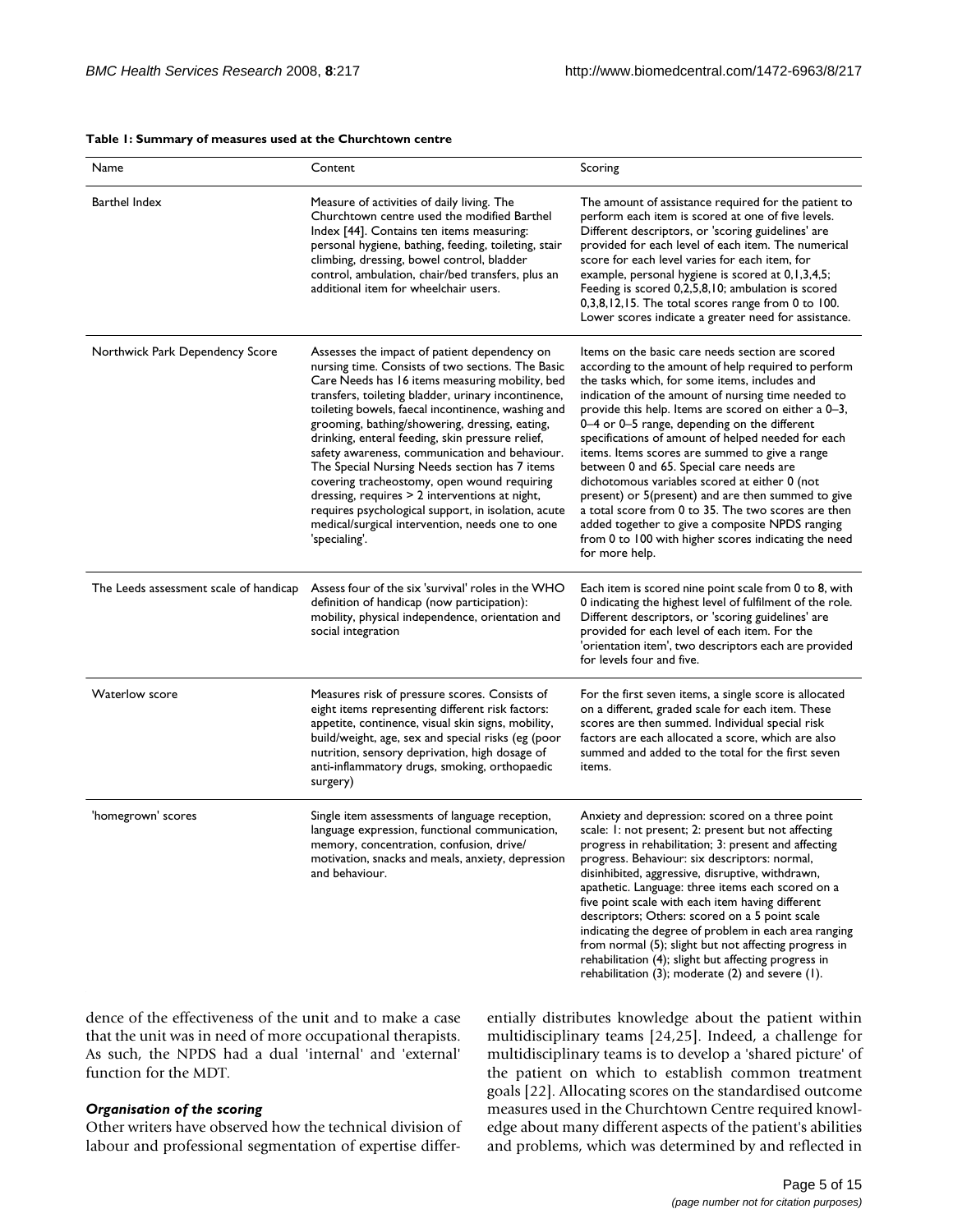#### **Table 2: Details of scoring guidelines for three items from the Modified Barthel Index [44]**

| <b>Guideline</b><br>Score                                                                                                                                                                                                                                                                                                                                                                                                                                                                                                                                     |  |  |
|---------------------------------------------------------------------------------------------------------------------------------------------------------------------------------------------------------------------------------------------------------------------------------------------------------------------------------------------------------------------------------------------------------------------------------------------------------------------------------------------------------------------------------------------------------------|--|--|
| <b>Transfers</b> (usually scored by the physiotherapists)                                                                                                                                                                                                                                                                                                                                                                                                                                                                                                     |  |  |
| Unable to participate in a transfer. Two attendants are required with/without mechanical device.                                                                                                                                                                                                                                                                                                                                                                                                                                                              |  |  |
| Able to participate but maximum assistance of one other person is required in all aspects of the transfer.                                                                                                                                                                                                                                                                                                                                                                                                                                                    |  |  |
| The transfer requires the assistance of one other person in any aspect of transfer                                                                                                                                                                                                                                                                                                                                                                                                                                                                            |  |  |
| The presence of another person is required, either as a confidence measure or to provide supervision for safety                                                                                                                                                                                                                                                                                                                                                                                                                                               |  |  |
| The person can safely approach the bed/chair in a wheelchair, lock the brakes, left the footrests, move safely to bed, lie down, come to a<br>sitting position on the side of the bed, change the position of the wheelchair, transfer back to it safely. The patient must be independent in<br>all phases of this activity. Patient can come to a standing position if walking is the mode of locomotion. If walking, patient approaches, sits<br>down, gets to a standing position from a regular chair, transfers from bed to chair, performs task safely. |  |  |
| Feeding (usually scored by the nurses)                                                                                                                                                                                                                                                                                                                                                                                                                                                                                                                        |  |  |
| Dependent in all aspects and needs to be fed.                                                                                                                                                                                                                                                                                                                                                                                                                                                                                                                 |  |  |
| Can manipulate an eating device, usually a spoon, but someone must provide active assistance during the meal.                                                                                                                                                                                                                                                                                                                                                                                                                                                 |  |  |
| Able to feed self with supervision. Assistance is required with associated tasks, such as putting milk/sugar into tea, salt, pepper, spreading<br>butter, turning a plate or other 'set up' activities.                                                                                                                                                                                                                                                                                                                                                       |  |  |
| Independence in feeding with prepared tray, except may need meat cutting, milk opening, jar lid opening etc. Presence of another person<br>is not required.                                                                                                                                                                                                                                                                                                                                                                                                   |  |  |
| The patient can feed self from a tray or table when someone puts the food within reach. The patient must put on an assistive device if<br>needed, cut the food and if desired, use salt and pepper, spread butter etc.                                                                                                                                                                                                                                                                                                                                        |  |  |
| <b>Dressing</b> (usually scored by the occupational therapist)                                                                                                                                                                                                                                                                                                                                                                                                                                                                                                |  |  |
| The patient is dependent in all aspect of dressing and is unable to participate in the activity.                                                                                                                                                                                                                                                                                                                                                                                                                                                              |  |  |
| The patient is able to participate to some degree but is dependent in all aspects of dressing.                                                                                                                                                                                                                                                                                                                                                                                                                                                                |  |  |
| Assistance is needed in putting on and/or removing any clothing                                                                                                                                                                                                                                                                                                                                                                                                                                                                                               |  |  |
| Only minimal assistance is required with fastening clothing, such as buttons, zips, bra, shoes etc.                                                                                                                                                                                                                                                                                                                                                                                                                                                           |  |  |
| The patient should be able to put on/remove/fasten clothing, tie shoelaces, or put on/fasten/remove corset, braces, as prescribed.                                                                                                                                                                                                                                                                                                                                                                                                                            |  |  |
|                                                                                                                                                                                                                                                                                                                                                                                                                                                                                                                                                               |  |  |

the different types of work that team members did with patients by virtue of their professional background. This, in turn meant that the knowledge about the patient necessary for producing the scores was scattered amongst the team.

subarachnoid haemorrhage, two weeks after his admission to the unit.

Consultant 1 So, ok well let's do the Barthel.

(Long pause)

To address this, different items within the measures 'belonged' to a particular member of the team, based on their professional expertise, and she/he was responsible for producing that score for, and reporting it within the MDT. This division of labour can been seen below when the team are scoring Mr Spencer, a 64 year old man with a

Physio Transfers eight. Ambulation nought. Wheelchair nought. Stairs nought.

SHO Feeding?

Nurse Umm feeding's ten.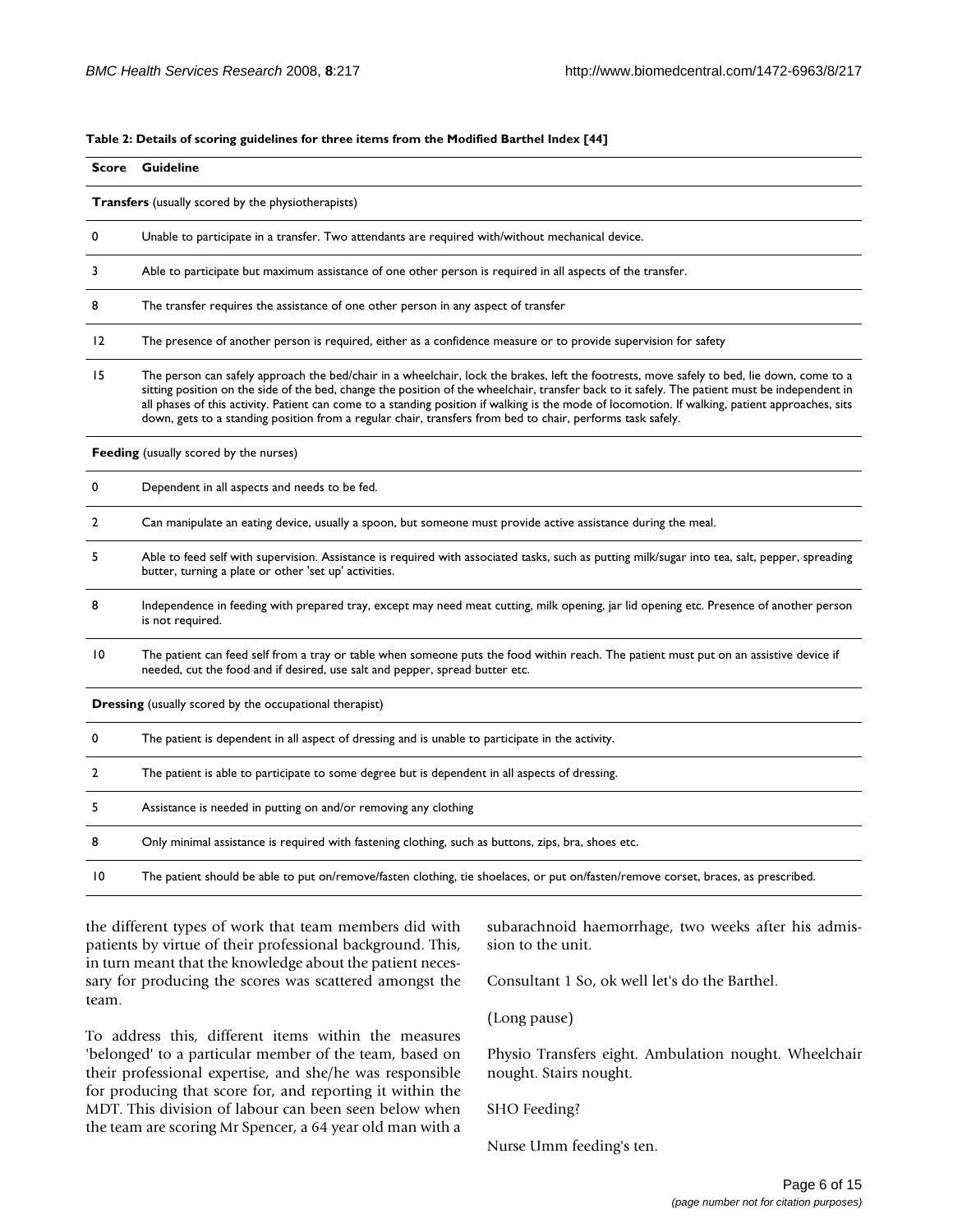[Consultant asks a medical student to take on the role of the SHO and read out the scores]

Medical student Dressing?

OT Five.

Nurse Yeah.

Medical student Personal hygiene?

OT Three.

Medical student Three?

OT Mmm.

Medical student Bathing?

OT Ahh one.

Medical student Using toilet?

(pause)

Nurse Uh two.

Medical student Urinary continent? Faecal continent?

Nurse Umm not a problem during the day and night.

SHO So that's ten

Nurse Ten sorry, yeah it's ten.

Medical student Ok. Language reception?

SALT Five.

Medical student Speech and language expression?

SALT Four.

Medical student Confusion? Oh I've missed one, function?

SALT Four.

Medical student For the functional or...?

SALT Function, yeah its five, four, four.

Here it is possible to see that the physiotherapist was seemingly responsible for the first four items of the Barthel Index (transfers, ambulation, wheelchair and stairs)

while the nurse is responsible for the feeding, toileting and continence scores and the OT was responsible for the dressing, bathing and personal hygiene scores.

In their interviews team members explained that dividing the scores along professional boundaries was 'traditional' and was the quickest way to gain information about the patient.

"Erm, it's kind of traditionally done that way on (the) ward for some reason and, yes, you're more informed as a physio about whether (inaudible) independent scores in function and nursing staff are more informed about the continence side. So I guess it's that way, but erm if I haven't seen somebody with personal care then (inaudible) nursing staff to have their say 'cause they see that (inaudible)" Occupational therapist

"Erm, I wouldn't say that I would regard that [division of scoring] as a rule. It's more that it's traditional and it's the way we get the information quickest in the team meetings er. But, for example, we don't have demarcation disputes if it happens that either an OT or a nurse comments on dressing ability or something like that" Consultant

These quotes also reveal that this knowledge was not simply based on professional expertise but also on knowledge gained through the extent of team member's day to day work with the patient. Some scores, such as those in the Barthel Index, more clearly reflected the division of labour along professional boundaries, whilst others, such as those measuring handicap and 'homegrown' scores measuring concentration, memory, motivation and behaviour etc were an integral part of the work of all team members. These latter scores seemed to rely more heavily on team member's 'working knowledge' of the patient.

"Some of the mood ones or that kind of thing you can sort of comment on.... some of the other handicap ones it depends on who's in and how well they know them...We're not that sort of rigid and strict it depends on how well you know someone as to whether you can erm make a comment on you know like another area. Certainly to do with mood and behaviour and you know (inaudible) cognitive things you can comment on memory and motivation, concentration those kinds of things" (Physiotherapist)

Thus, the organisation of the production of the scores was determined by the division of labour amongst the team, both in terms of professional expertise and their working knowledge of particular patients. This is very different from how such scoring is organised in research settings, in which a single, independent observer is usually responsible for scoring all the items within a measure.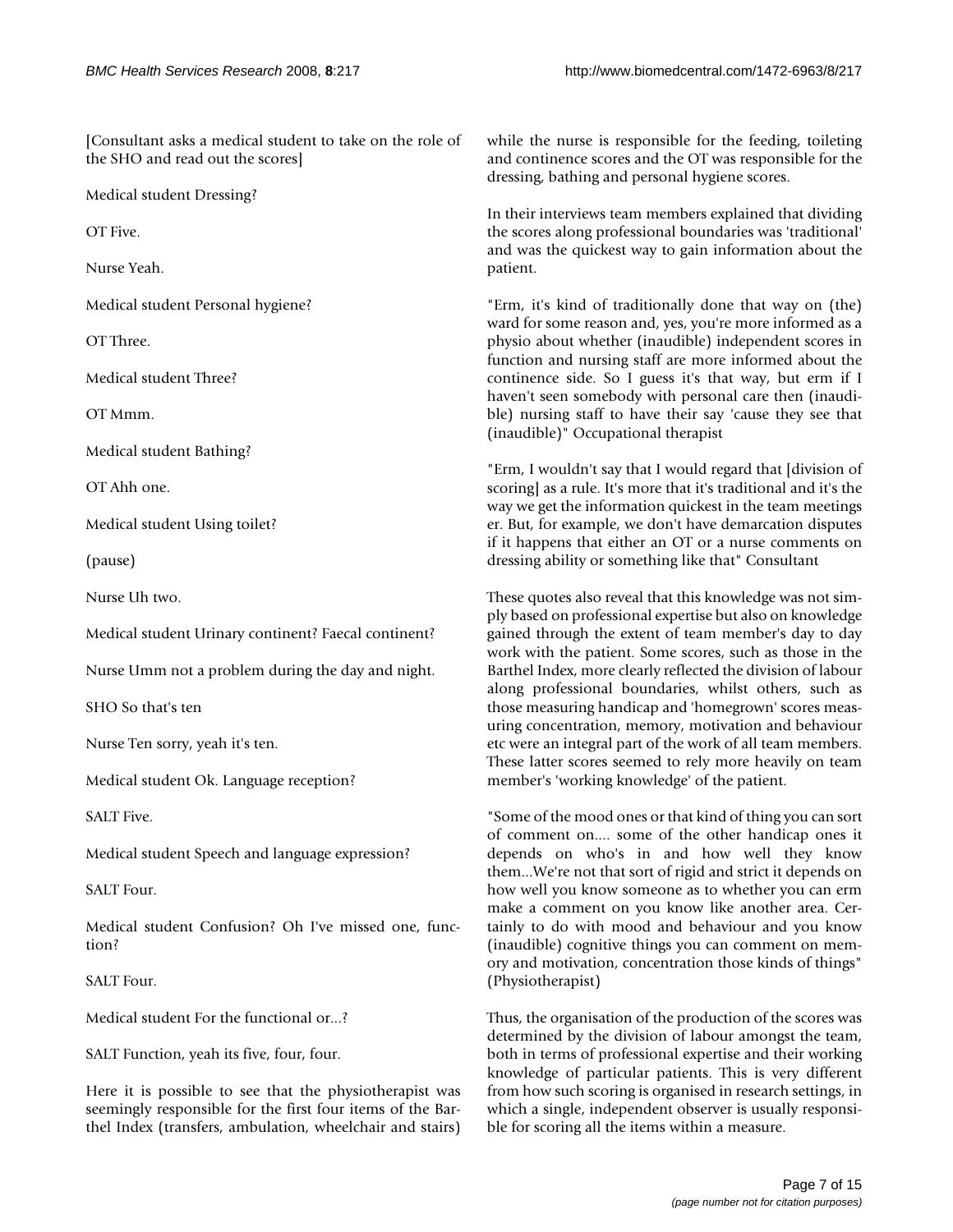#### *Types of scoring: 'unproblematic' and 'problematic'*

In many instances, the division of labour in the production of the scores enabled the differentially distributed knowledge about the patient to be brought together in straightforward manner. However, there were some instances in which it did not. We observed that the process of scoring the standardised outcome measures took two forms, which we have termed 'unproblematic' and 'problematic'. During 'unproblematic' scoring, the scores were simply reported by team members and it was tacitly assumed that there was no need for a discussion amongst team members to agree on a score. Extract 1 (above) provides an example of such unproblematic scoring. Here, the shared meaning of the scoring guidelines was a taken for granted aspect of the meeting [46]. 'Problematic' scoring was characterised by uncertainty and sometimes disagreement about the score, which called for discussion amongst the team members to reach a consensus.

Our analyses identified a number of factors which gave rise to these two forms of scoring. These related to firstly, the team's and the practitioner's familiarity with the patient and the complexity of their problems and secondly, to the degree of complexity of the concepts to be measured and clarity of the scoring guidelines behind the scores themselves. In the next sections of the paper, we characterise these factors in more detail and show how they gave rise to the two different forms of scoring. Figure 1 represents our conceptualisation of these factors.

#### *Knowledge of the patient changing over time*

'Problematic' scoring occurred most often when the patient was newly admitted to the unit. In these instances, the relevant therapy staff may have not had a chance to assess the patient and scoring the patient became more difficult and uncertain. Therapy staff often relied on the nurses to inform their scores because they saw the patient on a day to day basis, as the speech therapist explains below:

"I think it's more when people kind of first come and I've not had a chance to assess them and people will say 'well I don't think he's understanding things', and that I don't I can't really judge that so that's when I will say to the nurses is it affecting you know how he is, is it affecting how he's coping on the ward" (Speech therapist)

Some team members felt that scoring the patient in the first few weeks was sometimes based on 'guesswork' as the team did not yet have sufficient knowledge of the patient. The registrar acknowledged that

"the first, you know, one or two, are so inaccurate that you know, half of it's just guess work I suppose, you know, people putting their own scores, it's only later on that we really have a genuine feel of what they're doing with respect to the scores".

As the team became more familiar with the patient, the OT explained that "more information comes to light" so the team were "more informed" about the patient's problems and later scores then better reflected the true extent of patient's abilities and problems. However, a consequence of the initial 'guess work' was that, when comparing scores over time to judge the patient's progress, the patients' scores sometimes decreased when no real deterioration in the patient had taken place. This was apparent on the second occasion the team scored Mr Smith, a 63 year old man who had suffered a subarachnoid haemorrhage and traumatic brain injury resulting in significant cognitive problems. On the first occasion, the team had scored Mr. Smith a 'two' for memory, indicating that he had moderate problems.

Registrar Mmm. Memory

Consultant Does he recognise any staff?

Nurse I think he smiles, smiles (inaudible), I have to say good morning, he doesn't come over and

OT (inaudible)

Registrar Two is it moderate,

Nurse I'd say severe

OT Mmmm

Registrar It doesn't look good for scoring, he's down from two to one (laughing). Drive, initiation, motivation, scored a three last time, slight affecting progress

Nurse I wouldn't say its slight (pause). He doesn't initiate anything

Physio He hasn't got the cognition to have drive you know and self concept and (inaudible) so

Consultant He doesn't initiate anything does he

Physio No.

Consultant I mean apart from shuffling himself down in his chair

Registrar Erm I think we may have been guessing last week, so we score him one

Consultant Yeah erm I mean, I think that this is indicating getting to know him rather than any deterioration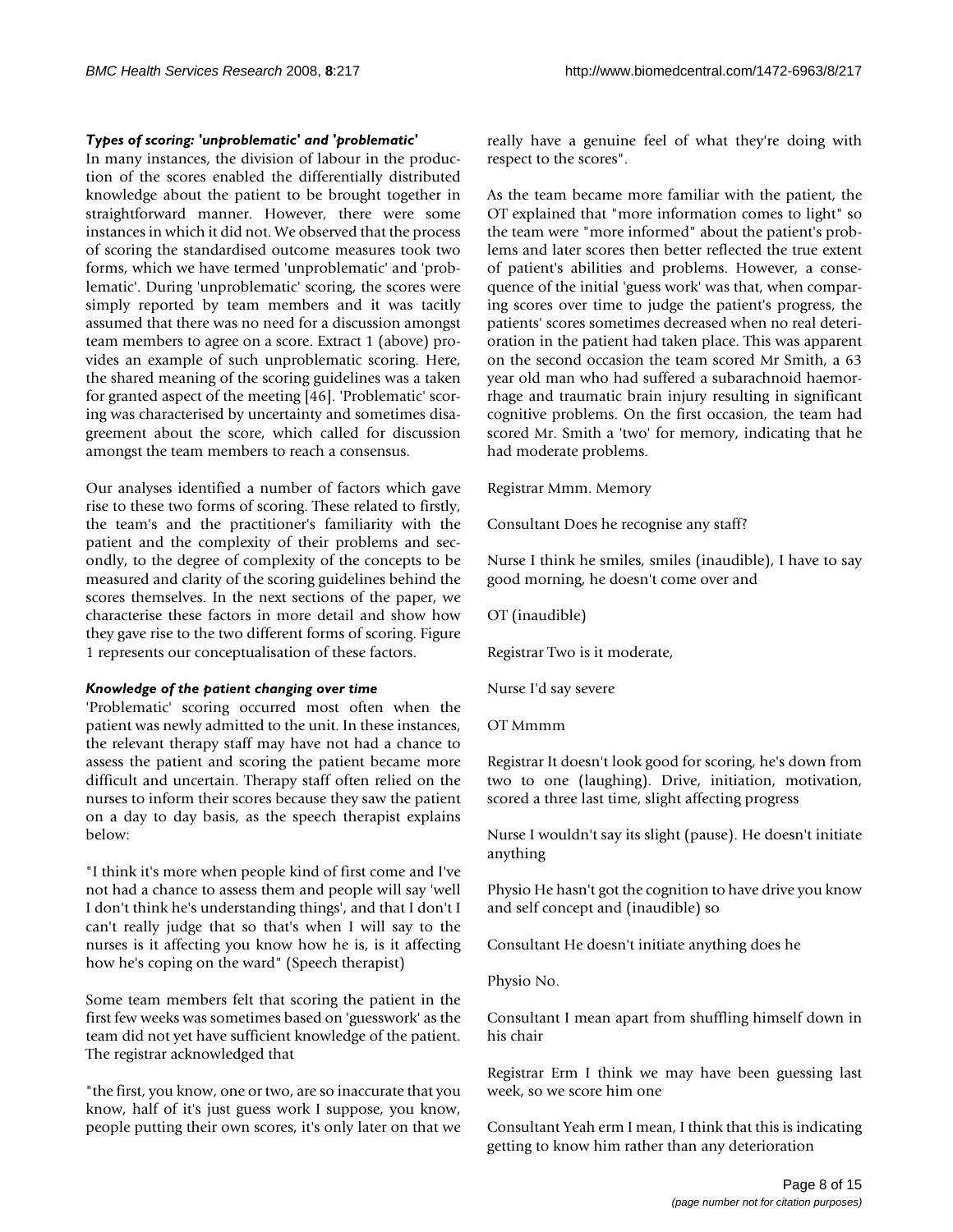

**Factors affecting 'unproblematic' and 'problematic' scoring.**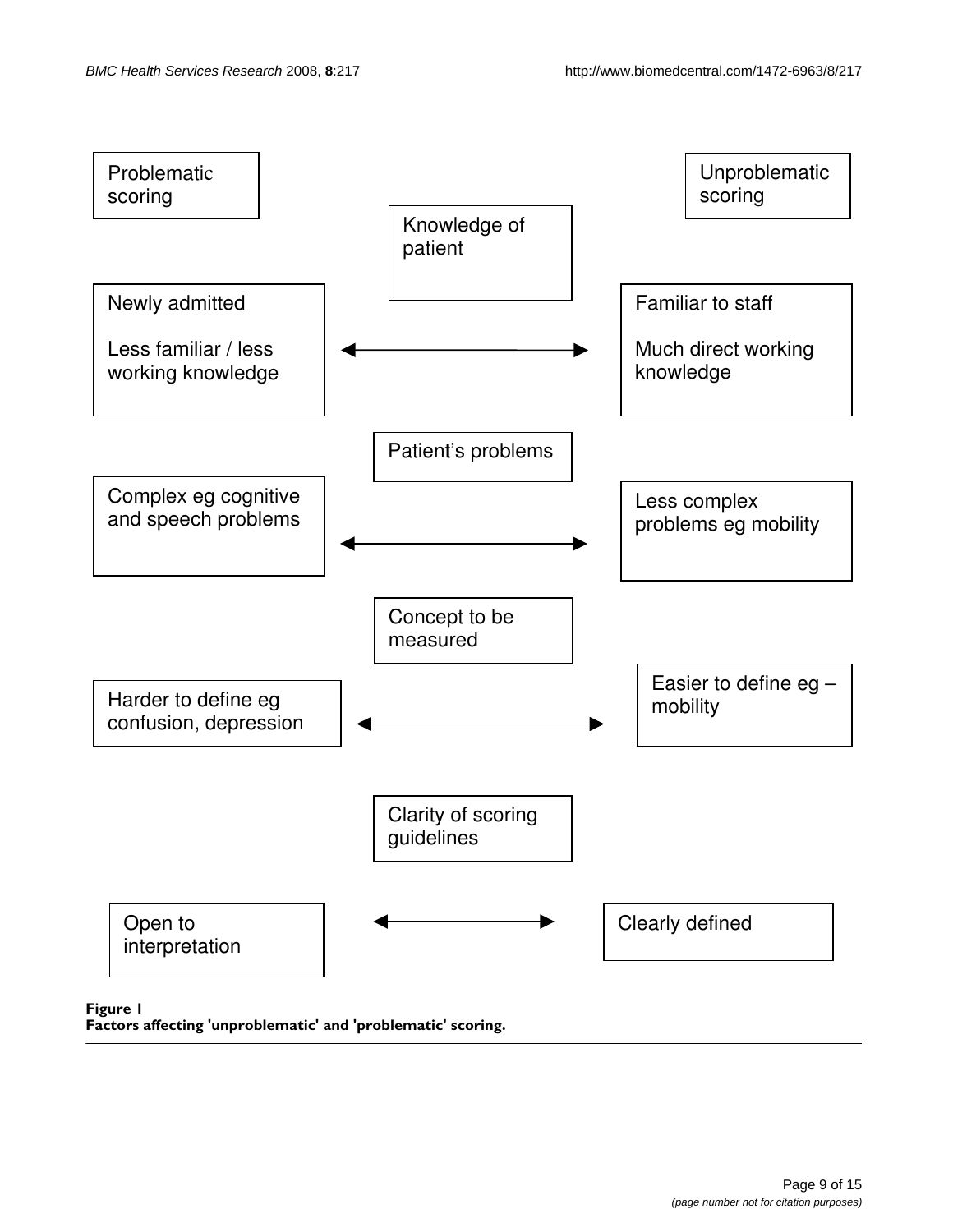Here it is clear that the scores themselves fundamentally depended on team member's knowledge of the patient, which itself changed over time. Initially, team members underestimated the severity of the patient's problems, the true extent of which only came to light as they got to know him better. In reality, the severity of Mr. Smith's problems did not change during the first two weeks of his stay in the unit, but his scores alone would suggest that he had deteriorated. Thus, outsiders, without any clinical knowledge of the patient, would gain an inaccurate impression of the patient's change over time during rehabilitation, rendering the scores unreliable. However, team members, on the basis of their clinical knowledge of the patient, were able to dismiss the patient's early score as being inaccurate.

#### *Patient variation and complexity*

'Problematic scoring' also occurred because the complexities of patients' problems meant that it was often difficult to identify the root cause of their difficulties and thus to score it. As the speech therapist explained:

"Yes because I think sometimes it's put there about confusion and concentration and sometimes if people have dysphasia it's quite hard to tell whether they've got memory problems and confusion and things because it's just hard to assess when somebody can't find the right words you don't know whether it's a word finding problem or that they're confused." (Speech therapist, interview)

This translated into uncertainty when scoring these problems within MDT meetings, particularly when the patient was newly admitted. This was evident on the second occasion the team scored Mr Taylor, a 60 year old man who had suffered a stroke

#### SHO Confusion?

OT I'd say two but it's hard to say again because it might be because language is... it's hard to say.

SHO Erm concentration?

OT Four.

SHO Memory?

OT I reckon four but again it's hard to say

A further source of difficulty was that the patients themselves varied in their ability to perform tasks from one day to the next, making it difficult to get a consistent picture of what they were able to do. Despite this, the nurse maintained that, overall, the scores were an accurate reflection of the patient. The nurse explained

"I think they are fairly accurate. Not, as I say, it's different because the patients do vary a lot, you know, between from week from week, they do differ. You know, one day they could be having an off day like we all do. We all have off days and we don't quite do as much as we do say other days"

Team members also reported that patients' ability to perform particular tasks also varied across settings. The Barthel Index specifies that patient should be scored on what they are *able* to do, rather than what they are *potentially* able to do. In applying the Barthel Index in practice, team members specified that the score should be based on what patients were able to do on the ward, rather than in therapy. However, in these instances the nurse explained that disagreements about the score were more likely to happen:

"if the patient's different on the ward to say in physio or OT. They could do a perfect transfer in say physio, but then on the ward they might not be very good, you know. I don't know whether it's because they perform better for the physios. Sometimes you know it does happen. It does vary".

Again, this variability led to uncertainty in allocating a score to the patient within team meetings, as can be seen below when the team were scoring Mrs Slater, two months after her admission to the unit following a stroke.

Registrar Dressing?

OT I'm going to keep it the same score but I would query that it's actually that high to be honest because she does need a lot...

Registrar Is it eight?

OT Ermmm....

Consultant What do you think it really is?

OT Well I'd....

Registrar even if you fill....?

OT I'd say it was five actually but I want to assess further because whether you know may, maybe she had a bad day and a....

Registrar mmm mmm ok (quietly) Personal hygiene (louder).

OT and a three for personal hygiene rather than a 4 or 5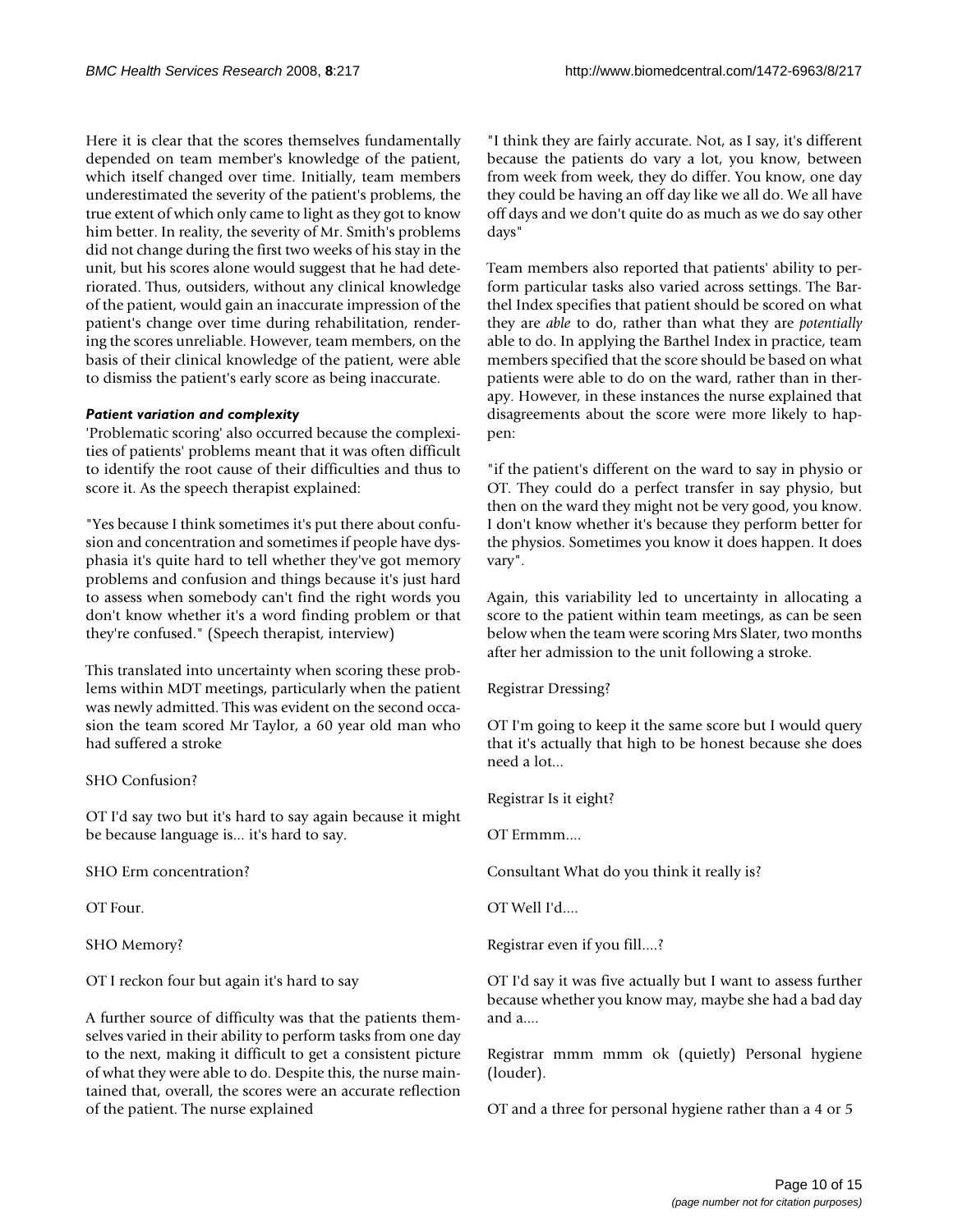Registrar three?

OT but again I'll have another

Thus, difficulties in identifying the cause of the patient's problems and patient variability over time meant that scores were provisional and open to further revision, rather than fixed and certain. The reliability of the scores was not a 'fixed' property of the measure itself, but was dependent on a range of contextual factors when applied in practice.

#### *Complexity of the concepts to be scored*

'Unproblematic scoring' was more likely to occur for the Barthel Index and, in particular, the items scored by the physiotherapist (ambulation, transfers, wheelchair use and ability to climb stairs). These scores were subject to little overt disagreement or questioning and any uncertainty was usually resolved by the physiotherapists themselves. This was attributed to the clarity of the scoring guidelines for these items, as one of the physiotherapists explained in her interview:

"I mean for our, for our bit the parameters are quite clearly defined scores so it's fairly easy to score, the parameters are set really certainly for ours, you know you can and it tends to be what we do on the ward, it might not be what you want them to do or what they're capable of doing but what they actually do...But yes for us certainly the parameters are like where you, what score you give them are quite clear really" (Physiotherapist)

'Problematic' scoring was more likely to occur for the 'homegrown' single item measures of memory, concentration, confusion, drive/motivation, depression, anxiety and behaviour, and for the handicap items measuring orientation and social integration. For the 'homegrown' items, these difficulties may have been due to the more limited information provided in the scoring guidelines for these items. Certainly, one consultant described them as "a very crude categorisation" while the other consultant considered them to be "very basic, not sophisticated" and acknowledged that they were "somewhat inconsistent in the way we score that" referring in particular to the depression and anxiety scores. However, there were detailed scoring guidelines for the items within the handicap measure, which had been subjected to formal psychometric assessment and yet uncertainty and discussion about the scores on these items were still evident. A number of further issues may also account for this.

The concepts addressed by the 'homegrown' scores and the two items in the handicap measure are inherently more difficult to define and therefore measure than the patient's ability to transfer from a bed to a chair, or their ability to walk upstairs (examples of items from the Barthel Index). Thus, practitioners from different professional backgrounds may define and understand these concepts differently. Colombo et al [34] identified that practitioners from different professional background differed in the ways they understood and defined mental health problems. Deficits in the patient's memory, concentration or orientation; behavioural problems and symptoms of depression or anxiety are likely to become apparent during the course of every team member's work with the patient. However, due to the different ways in which team member's worked with patients, they may become manifest in different ways. As the nurse explained "with depression, for instance, then the psychologist on the ward, she might see a different side of the anxiety and she may have another impression" compared to the nursing staff.

Taken together, these characteristics of the 'homegrown' scores and items on the handicap measure suggests that coming to a shared understanding about the meaning of these scores and how to rate their severity was more likely to require negotiation and discussion amongst team members. This is illustrated in the extract below, where the team is trying to agree on a 'confusion' score for Mr Fanshawe, a patient who had been admitted to the unit three weeks previously with a subarachnoid haemorrhage

#### SHO1 Confusion?

OT Because he hasn't changed score so I guess (inaudible) which is I guess four, four, memory two, drive three....

Consultant I think I, he's better than that.

Nurse Mmm, yeah.

Physio Mmmm, I would

Consultant I don't think that seems right anymore.

(Pause)

OT Uuuumm (looking through her notes)

Nurse His memory

OT He's significant cognitive memory mood and (inaudible) behaviour

(Inaudible)

Consultant He was able to give us a very clear account of his weekend at home.

OT Right.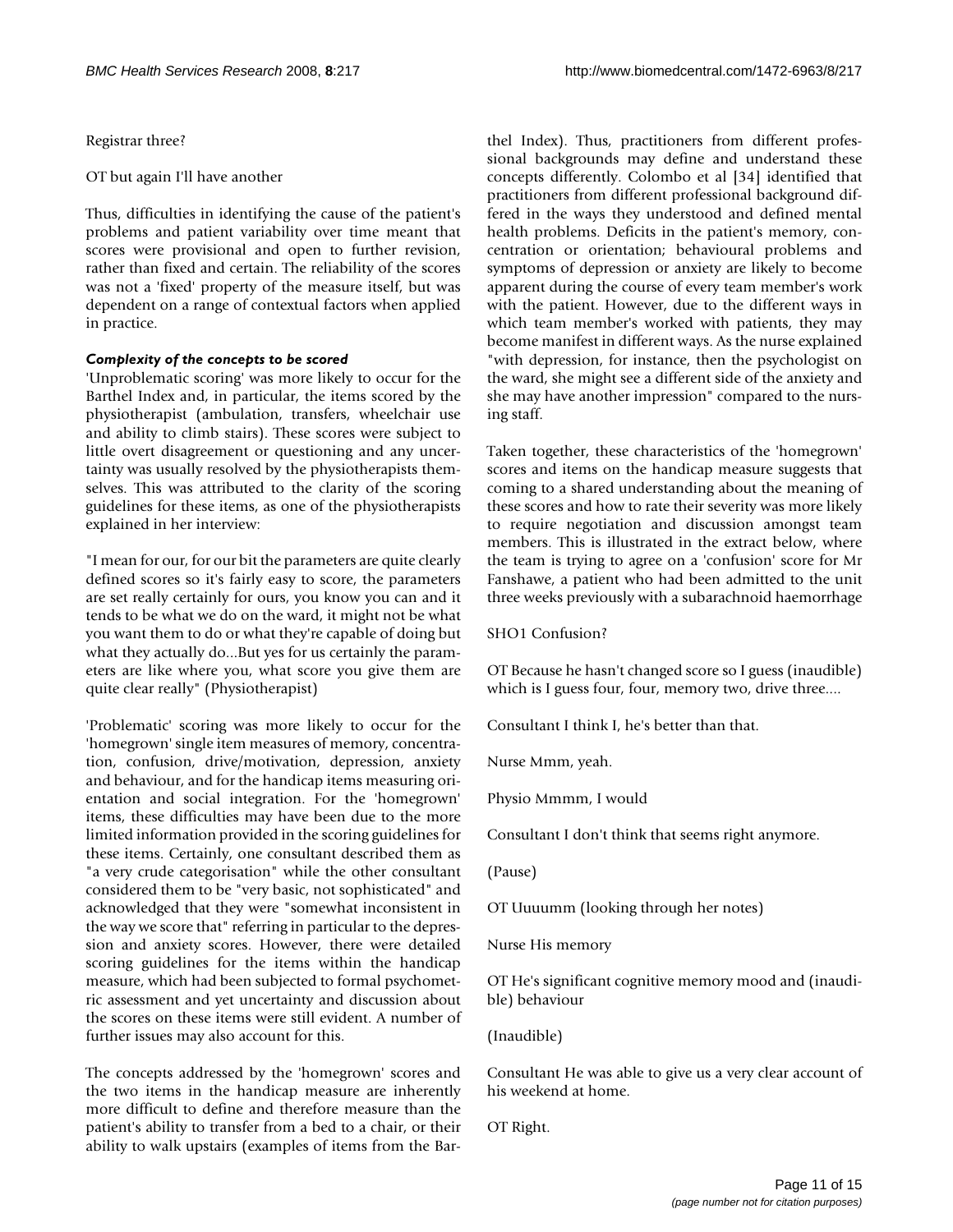Nurse I think because he's back, back to familiar surroundings again has actually helped him that, that much better really.

OT Ok, well I, I mean I don't know the guy so. I think otherwise...

Consultant What's our consensus here? The memory score is down the bottom there isn't it?

SHO Yeah, erm

Nurse The man can do his national insurance number spot on so that's...

Consultant That's pretty good.

OT I don't even remember mine! (Laughs)

SHO Erm, so at the moment he's got moderate erm memory impairment ... but we could say it is slight affecting progress and slight not affecting progress.

Consultant I don't think its affecting progress is it?

Nurse I think when I was saying on Tuesday though that he refused to acknowledge that he did have a drink problem considering that he lay in bed.

FLHV = When I saw him last week and spoke to him he was hiding a lot of things, either that or just doesn't want to remember ...and the social worker said there is a lot more going on at home. She is going to come into the family meeting this month to highlight, to give us (inaudible).

Consultant I'm not sure that's memory problem though.

Nurse No.

SHO No.

OT Insight

FLHV Insight would be it wouldn't it, in commas.

Consultant Yeah I think it, I think he knows (slight laugh) but he's not saying.

SHO Shall I give him a four then, slight not affecting?

Consultant Yeah, yeah

Debate surrounds the meaning of the terms 'moderate memory problems' (a score of two) and 'slight memory problems' and whether the patient's 'slight' memory problems can be construed as 'affecting progress' in rehabilitation (a score of three) or 'not affecting progress' (a score of four). Team members attempted to make sense of these terms by offering examples of the patient's behaviour which may be indicative of a memory problem and a reflection of its severity. Although a consensus on the score was reached in the end, there was sometimes disagreement between team members as to what constitutes a memory problem, as can be seen when the consultant did not agree that the examples offered by the nurse and the family liaison health visitor could be defined as a memory problem.

Such debates occurred even when there were scoring guidelines available to assist with interpretation. In the extract below, the team are scoring the 'social integration' item on the handicap measure for a new patient, Mr Edwards, a 40 year old man who had suffered a severe head injury resulting in cognitive problems.

Registrar And social integration, seven he doesn't really (inaudible)

OT Socialise

Registrar He doesn't really interact with anyone else does he?

SALT He does, he

Physio He does, he does, yes.

SALT (inaudible)

Physio Yeah he'll be a six won't he, do you think he'll be a six, disturbed. (pause) [reading scoring guidelines]. Can't say behavioural problems prevent co-existence and cannot develop social, what do you think he's

SALT I don't know, essentially he'll, you know

Physio Chat away

SALThe can have a chat

Physio A chat, but you can't say he fully relates

Nurse = He can't quite do a conversation

Physio so he must be difficulty in relating effectively with significant others, also (inaudible), he's not a five though is he,

 $SALT = No$ , no, no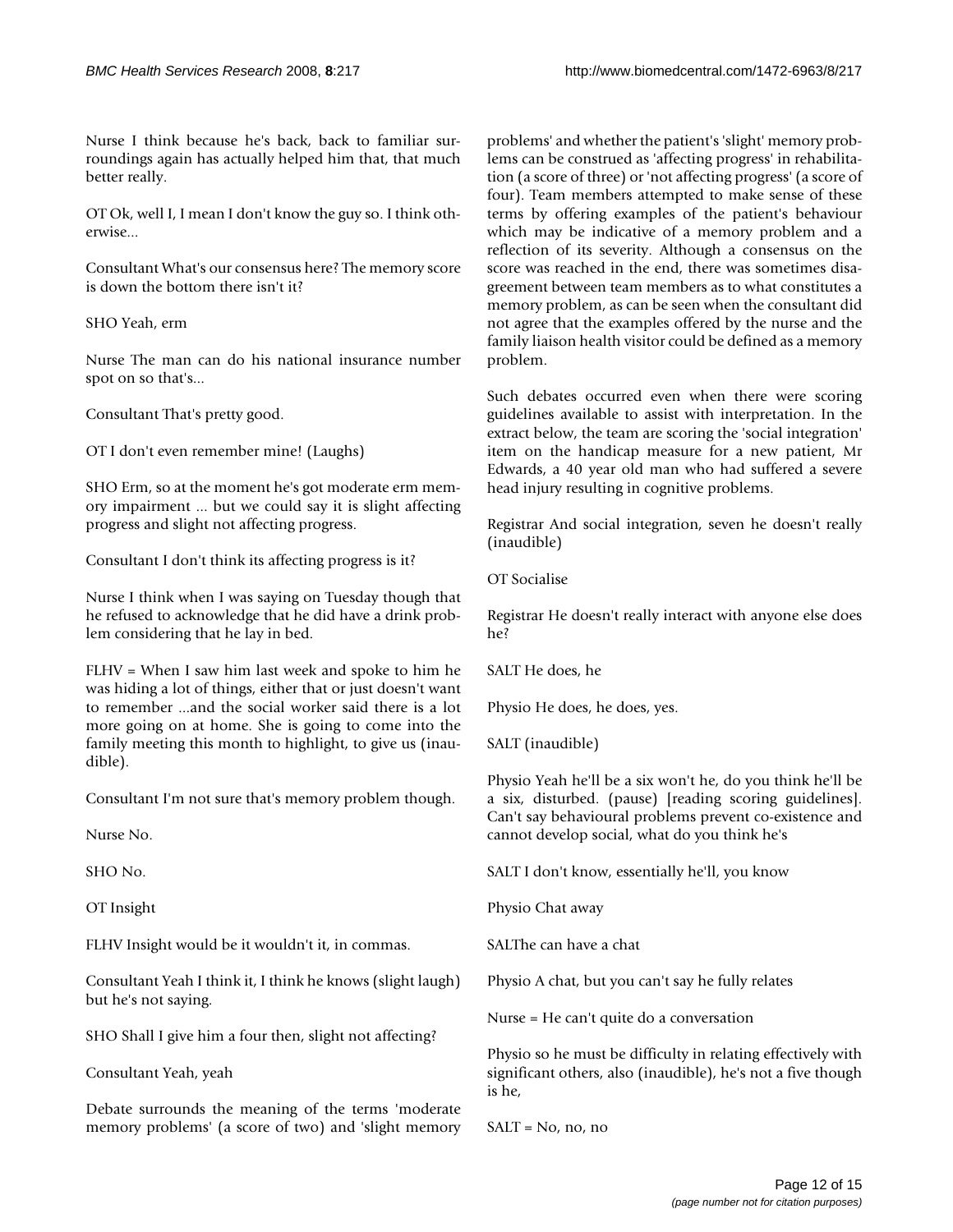Physio he doesn't fully relate socially to like (inaudible) does he

#### Registrar So six we're saying

The team are trying to decide if the patient is 'unable to relate to others [as] behavioural problems prevent coexistence [or] cannot develop social relationships due to impairment or disability' (a score of seven), or has 'difficulty relating effectively to significant others' (a score of six) or 'only fully relates socially to one other eg spouse' (a score of five). It is possible to see two sources of uncertainty here. The first rests on whether the patient does or does not interact with others. The physiotherapist and speech therapist argued that he does but the specialist registrar believed that he does not. It is likely that these differing perspectives relate to the different degree of contact that team members have had with the patient and in different contexts. Secondly, it was also unclear to team members whether having a 'chat' constitutes 'relating' to others. Even where scoring guidelines were present to assist with interpretation, discussion and negotiation were required to agree on a shared meaning of the terms. As others have also found, scoring guidelines were not always sufficient to address scoring problems [33]; scoring guidelines themselves always require interpretation.

#### **Discussion**

This paper aimed to examine how multidisciplinary teams achieve the task of scoring patients on a series of standardised outcome measures and explore the challenges they faced. Given the case-study approach used, any claims to the generalisability of our findings must be limited. Our data collection was confined to the process of scoring standardised measures within MDT meetings and we recognise that other forms of scoring measures, particularly those used by individual clinicians, were missed. Despite this, the observational techniques used were invaluable in providing a rich descriptive and narrative account of the ways in which scoring patients on standardised outcome measures by multidisciplinary teams was achieved in practice. The site we observed was purposively sampled, and (so far as the authors are aware) was broadly typical of similar units elsewhere in the English NHS. Further research is needed to determine whether our findings apply to other settings and to other standardised measures.

The production of the scores themselves was determined by the social organisation of work within the multidisciplinary team. As the knowledge to produce the scores was distributed amongst different professions within the team, different team members were responsible for producing a score for different sets of items, depending on their professional background. This is in contrast to how scores are produced in a research context, where they are usually the responsibility of a single, independent observer. In many instances, this division of labour was sufficient to bring together team members' knowledge to score the patient in a consensual manner, giving rise to 'unproblematic' scoring. In other cases it was not sufficient and scoring the patient became problematic. In problematic scoring, the scores were uncertain and subject to revision and adjustment. They sometimes required negotiation to agree on a shared understanding of concepts to be measured and the guidelines for scoring. From a psychometric perspective these problems would raise questions about the validity, reliability and responsiveness of the scores. However, from a clinical perspective, such characteristics are an inherent part of clinical judgement and reasoning [47,48].

We identified a number of issues that gave rise to this problematic scoring. Team members' knowledge of the extent of patient's problems changed over time, which meant that initial scores sometimes did not reflect the true extent of these problems and were revised or dismissed, creating an impression of deterioration when none had occurred. Patients had complex problems which could not easily be distinguished from each other and patients themselves varied in their ability to perform tasks from one day to the next creating uncertainty about the reliability of the scores. These difficulties were further compounded by team members from different professions working in patients in different ways, which led to team members having different but equally valid perspective on patients' problems. This was a particular issue when scoring concepts such as anxiety, depression, orientation, social integration and cognition. These concepts were inherently difficult to define but disagreements may reflect differences in working models of health and illness the different team members held by virtue of their professional training and day to day work with patients. Thus, Anspach's [24] conceptualisation of the organisation as an 'ecology of knowledge' is a useful way of understanding some of the challenges that occurred in arriving at a shared understanding of the concepts to be scored.

Concern has been expressed that clinicians have a vested interest in the outcome of an intervention and so may not be able to rate outcome measures objectively [20]. We did not find any evidence of self serving biases in the ways that team members scored the measures; for example, the speech therapist did not appear to be inclined to exaggerate the patient's communication abilities, nor did the physiotherapists overstate the quality of the patient's movement. Instead, as we have noted elsewhere [46] there was an implicitly accepted 'rule' to score the patient at the lowest score if there was any doubt or uncertainty about their abilities, especially at the beginning of the patient's rehabilitation. The mobilisation of this rule, however, was often context dependent and either served to maximise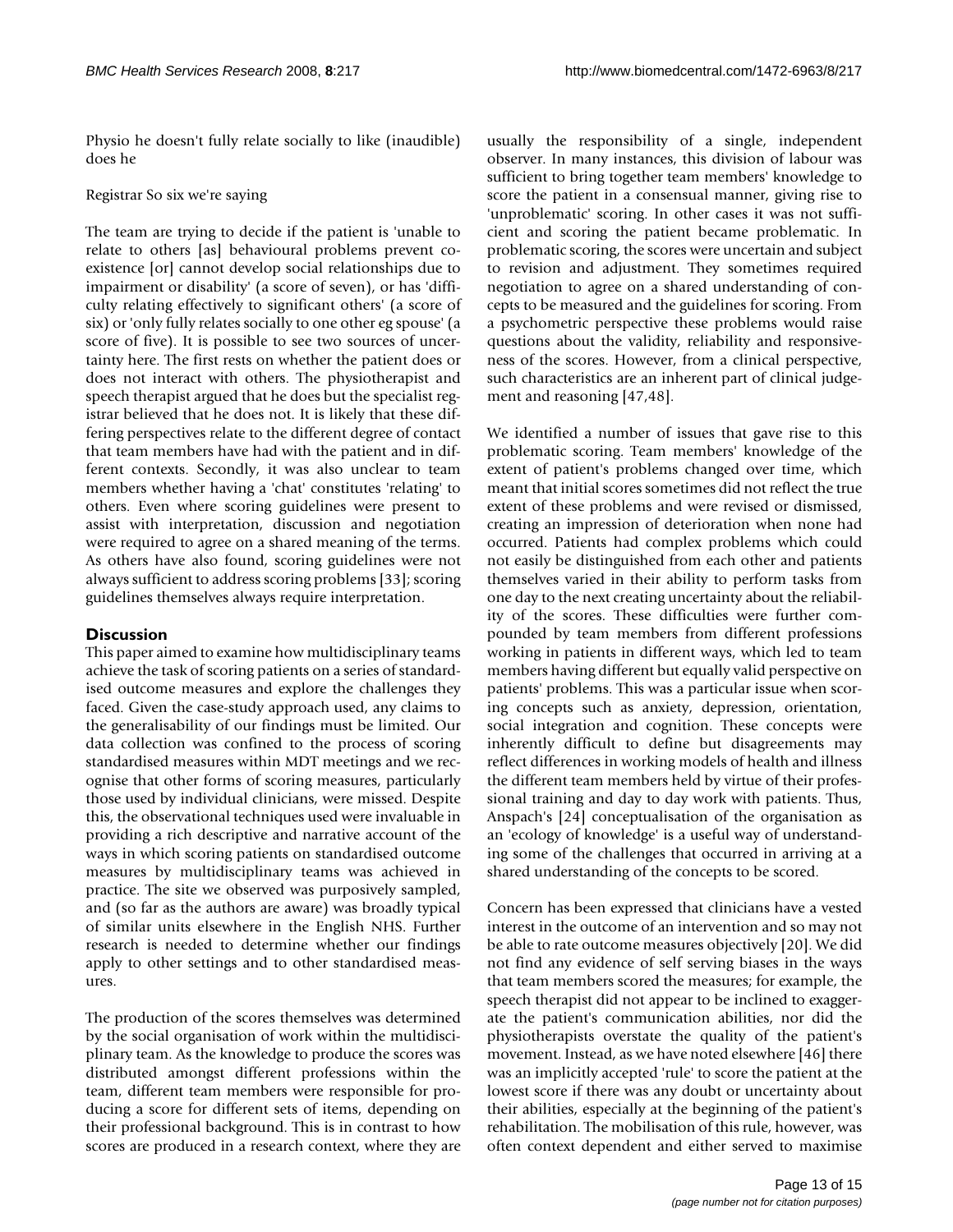the patient's improvement during rehabilitation for the purposes of providing aggregated data to the local PCT, or served to minimise the appearance of change when the scores were used to discuss a lack of progress in the patient with family members [46]. Such 'moulding' of the scores was deemed legitimate by team members to ensure that the scores accurately reflected clinical opinion, but 'outsiders' could construe this as bias.

Thus, our findings suggest that the application of standardised outcome measures in clinical practice may depart in important ways from the ways in which they are applied in the relatively controlled studies in which the psychometric properties of the measure are established and in which the measure is then used to evaluate the effectiveness of treatments in research studies. Establishing the psychometric properties of an instrument is acknowledged to be an ongoing project, but these properties tend to be seen as 'fixed' for a particular population and setting once the measure is deemed to meet a set of criteria. We would argue that, in clinical practice, it is more helpful to view the psychometric properties of an instrument, like other aspects of clinical judgement, as a local accomplishment amongst social actors [47], rather than as an 'inherent' or 'fixed' property of the measure for a particular population and/or setting. Although research studies may provide evidence to support the reliability, validity and responsiveness of an instrument, such properties cannot be seen as residing within the measure itself, but are socially accomplished and context dependent.

#### **Conclusion**

It has been argued that outcome measures designed in research settings are not sufficiently precise to be used for the reliable monitoring of individual patients [7]. This study would suggest that when standardised outcome measures are applied in real life clinical practice, their reliability, validity and responsiveness to change may not match that found in research studies assessing these psychometric properties or when they are applied in research settings. However, this has to be set in the context of how clinicians actually use and interpret such measures in clinical practice, as opposed to their use in research contexts. We found that uncertainty about score allocation prompted a need for discussion amongst team members to agree on a shared understanding of the concepts to be measured. 'Scoring' patients was the means through which information about patients' problems could be shared, discussed and negotiated amongst team members. Thus, revisions and adjustments to the scores and negotiations about meaning are integral to the process of using and interpreting standardised outcome measures in clinical practice, rather than merely sources of error. Furthermore, as we have shown elsewhere [46], clinicians do not apply such measures in their decision making in a 'cookbook' fashion. They employ tacit knowledge to interpret the significance of changes in the scores over time and to balance the importance of information from the scores against other clinical and social knowledge about the patient. The scores rarely form the basis of decisions about patients but instead act as a support to those decisions. Thus, while we think it is important to highlight the challenges faced by multidisciplinary teams in scoring patients on standardised outcome measures, it would be unwarranted to conclude that such challenges imply that these measures should not be used in clinical practice to facilitate decision making about individual patients.

Nevertheless, our findings do raise some concerns when the routine collection of clinician rated standardised outcome measures is used to support performance management, benchmarking and assessments of service or treatment effectiveness [15,16]. Interpreting such data is also made problematic by the need for adjustment of confounding factors that may modify the relationships between process and outcome, which may further compound inaccuracies created through their collection in routine clinical practice [49-51]. While clinical judgement and tacit knowledge can assist with the interpretation of standardised outcome measurements for individual patients, this knowledge is not applicable to population data since the link to individual patient circumstances and the context in which the data were collected is lost. This reinforces the importance of making decisions about the uses to which standardised outcome measures are to be put before embarking on their collection. The findings of the study question whether the routine collection of standardised outcome measures can play a role in the decision making about individual patients *at the same time* as providing data for the purposes of performance management. Future research is needed to explore these tensions and examine how outcome data, collected in clinical practice is or can be used in such performance management activities.

#### **Competing interests**

The authors declare that they have no competing interests.

#### **Authors' contributions**

JG, ST, AFL and RF designed the study; JG collected the data; JG, RF, AFL and ST analysed the data, JG drafted the manuscript, RF, AFL and ST critically reviewed and provided comments on the manuscript.

#### **Acknowledgements**

This paper is based on a study funded by an ESRC Small Grant RES-000-22- 1117. We would also like to thank the study participants for allowing us access to their meetings and for giving the time to be interviewed.